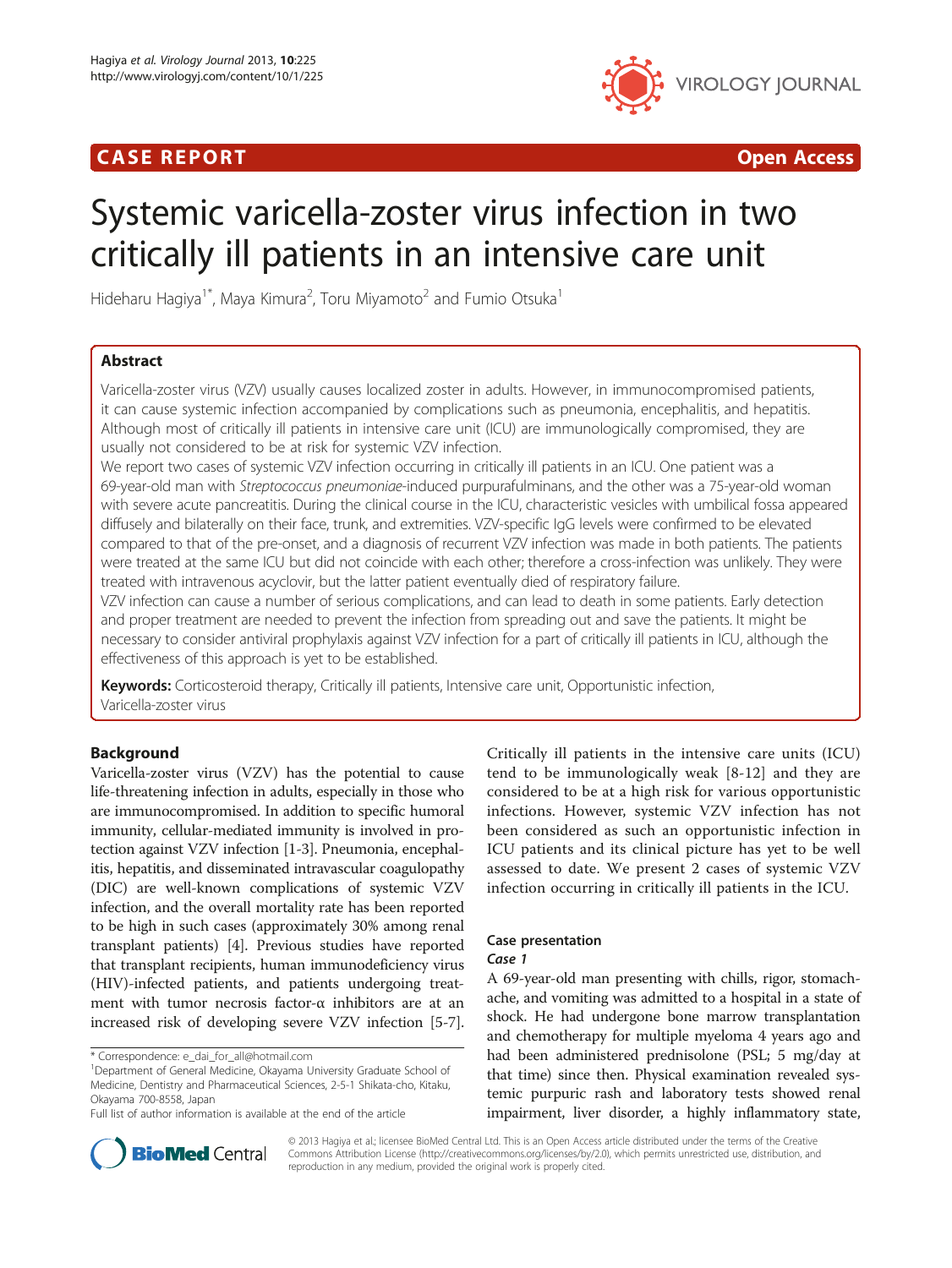lactacidemia, and DIC. Computed tomography (CT) demonstrated bilateral hilar shadows and a relatively small spleen. Under the diagnosis of septic shock, DIC, and acute respiratory distress syndrome (ARDS), the patient was admitted to the ICU. His Acute Physiology and Chronic Health Evaluation (APACHE) II score was 26, and his Sequential Organ Failure Assessment (SOFA) score was 10. Streptococcus pneumoniae (serotype 22) was detected in blood cultures and a diagnosis of purpura fulminans caused by S. pneumoniae was made. Despite an intensive care and antibiotic therapy, the purpura and necrotic lesions spread over his face and extremities, and eventually quadruple amputation was needed and actually performed on day 7. Hemodialysis was unavoidable because of renal impairment, and multiple blood transfusions were given due to prolonged pancytopenia. Methylprednisolone 1 mg/kg/day was administered for the treatment of ARDS, and the corticosteroid therapy was gradually tapered to 5 mg/day of PSL, which was the dosage prescribed before admission.

On day 71, vesicles accompanied by umbilical fossa appeared diffusely and bilaterally on his face, trunk, and extremities (Figure 1A, B). Vesicles were in various stages, and a Tzanck preparation of the vesicles showed multinucleated giant cells (Figure 1C). Systemic varicella was suspected due to the appearance of these characteristic vesicles, and the patient was isolated and treated with intravenous acyclovir (reduced amount of 250 mg every 24 h due to renal insufficiency). There were no

symptoms or findings suggesting pneumonia, encephalitis, or hepatitis. Although his serum VZV-specific IgM levels were not elevated, the IgG levels were found to be elevated from 13.2 to more than 128 for 3 weeks (Varicella-zoster IgG-EIA, Varicella-zoster IgM-EIA [SEIKEN], DENKA SEIKEN CO., LTD. Tokyo, Japan.). Acyclovir was administered for 7 days and the vesicles gradually formed clusters that were completed after 11 days. His history of VZV vaccination and VZV infection were unknown. Recent contact with VZV patients was unlikely because of his ongoing hospitalization in the ICU.

## Case 2

A 75-year-old woman was admitted to our hospital because of abdominal pain. Her past medical history included coronary artery bypass grafting, aortic valve replacement, atrial fibrillation, diabetes mellitus, obesity (body mass index on admission was approximately 31), and psoriasis vulgaris. She had taken oral steroids for 4 years for the treatment of psoriasis vulgaris and was receiving 4 mg/day of PSL at the time of admission. Contrast-enhanced CT revealed an entirely swollen, poorly marginated pancreas, and she was diagnosed with severe acute pancreatitis. The patient was initially admitted to a general ward, however, respiratory failure worsened, and she was admitted to the ICU and intubated on the following day. Laboratory testing showed severe DIC, and APACHE II and SOFA scores at the time of ICU admission were 20 and 7, respectively.

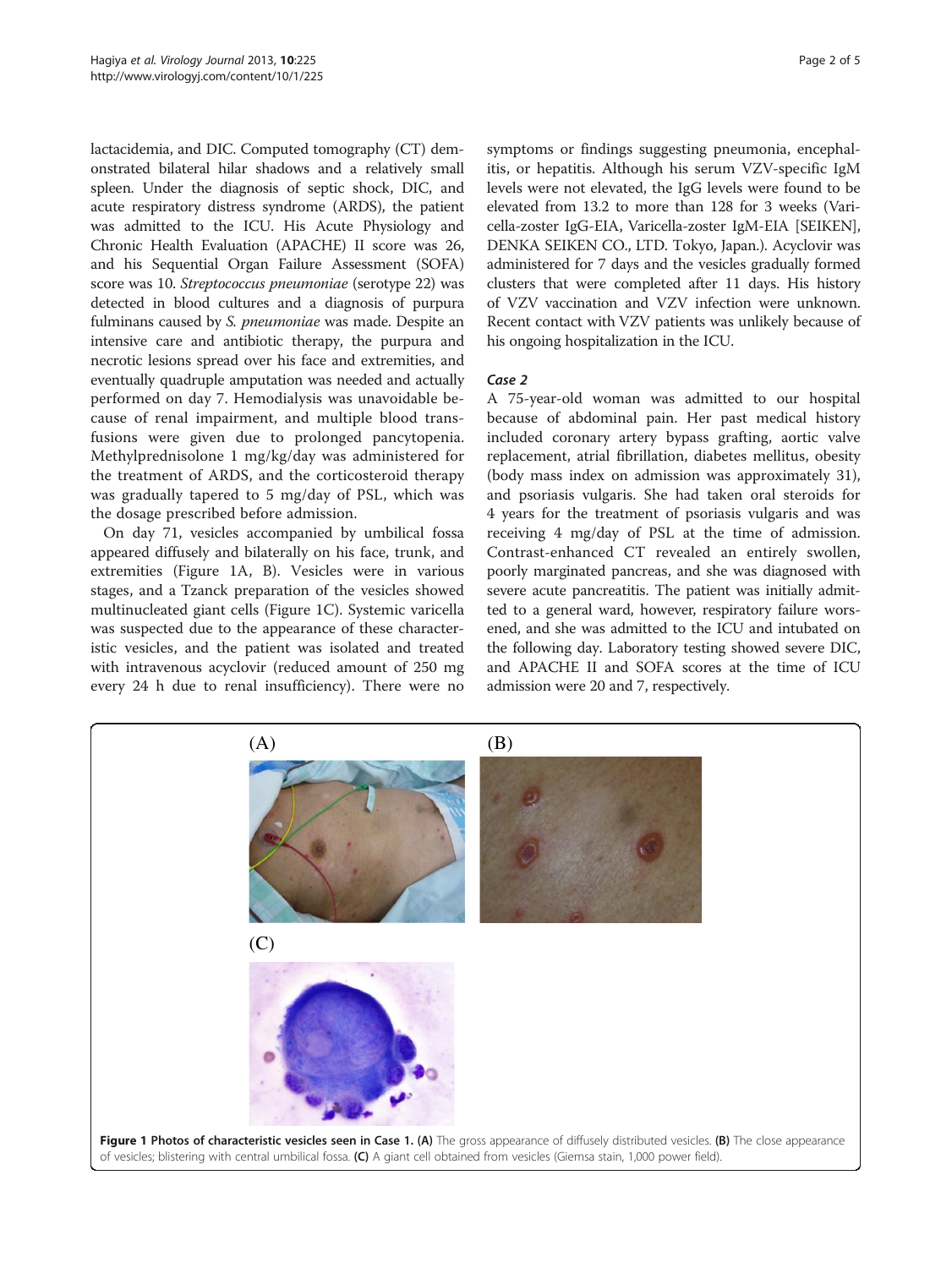A few days after the admission to the ICU, the patient's consciousness was found to be worsened. Head CT revealed multiple cerebral infarctions. Otherwise, her subsequent condition was relatively stable. However, on ICU day 15, expiratory wheezing and vesicles appeared. By the next day, the vesicles distributed bilaterally on her back and buttocks that rapidly spread over her whole body. Systemic varicella was diagnosed due to the characteristic dermatological findings, and the patient was immediately started on intravenous acyclovir (500 mg every 8 h) and topical vidarabine. A liver disorder was detected 3 days after vesicles appeared; transaminase levels were elevated to maximums of 264 IU/L for aspartate aminotransferase and 157 IU/L for alanine aminotransferase. Although the patient's serum VZV-specific IgM levels were found to be not elevated either as the patient in Case 1, the IgG levels were elevated from 8.2 of one week before onset to 120.8 for two weeks. Under the diagnosis of VZV associated pneumonia and hepatitis, she was treated with 7 days of acyclovir. With treatment, respiratory wheezing and liver disorder disappeared, clustering was completed, and then patient left the ICU.

After that, she experienced a relapse of severe respiratory failure at the general ward. However, her family did not authorize intubation because of patient's unconscious state at this time and eventually she died on hospital day 30. Although no autopsy was performed, chest radiography revealed deteriorated bilateral pulmonary infiltrations, and we clinically speculated that the patient died of VZV pneumonia or ARDS.

A detail of the two cases is summarized in Table [1.](#page-3-0)

## **Discussion**

Generally, critically ill patients have reduced cellular immunocompetence [[8](#page-4-0)]. The overproduction of anti-inflammatory cytokines due to a highly inflammatory state causes immunosuppression, known as immunoparalysis [[11,12\]](#page-4-0). Corticosteroid therapy, which suppresses cellularmediated immunity, is frequently induced in various situations, and its long-term use often let the patients be immunocompetent state. Both patients presented here were in immunocompromised states due to their primary severe diseases and long period of corticosteroids administration. These conditions were considered being related to the onset of systemic VZV infection. Additionally, in Case 1, the relatively small spleen found by CT (spleen dysfunction is associated with reduction of humoral immunity [[13\]](#page-4-0)), the substantial blood transfusions, and the quadruple amputation were considered the other possible risk factors.

It was not clear whether these 2 cases were of disseminated zoster or varicella. The former is associated with multiple vesicular skin lesions in a generalized distribution affecting a number of distinct dermatomes that do

not cross the midline, and the latter involves diffusely distributed several-staged vesicles. It is often difficult to differentiate the one to the other. Although a report of seemingly apparent varicella in an adult exists [[14](#page-4-0)], atypical recurrent varicella without characteristic clustering have been described in immunocompromised patients [[15,16\]](#page-4-0). We assumed that the presenting cases were varicella, rather than zoster, because of the dermatological appearance: diffuse and bilaterally distributed, but not closely aggregated.

As shown, systemic VZV infection can be fatal. Therefore, early detection and proper treatment is necessary. The vesicles or blisters are characteristic dermatological findings of VZV infection and can be the best indicator for diagnosis. However, VZV infection can progress without the appearance of typical vesicles, especially in immunocompromised patients [\[15,16](#page-4-0)]. In addition, specific antibodies are not always elevated in such patients [[17,18\]](#page-4-0). Similarly, VZV pneumonia, the most frequent complication in adults, develops insidiously, usually after the onset of rash as seen in Case 2, and can progress to acute respiratory failure or ARDS. For these reasons, the early detection of systemic VZV infection is mandatory but often difficult. Accordingly, VZV prophylaxis may be required in some of immunosuppressed ICU patients to prevent fatal VZV infection. In bone marrow transplant recipients, the use of antiviral prophylaxis with low-dose oral acyclovir (600 mg daily) or ganciclovir (5 mg/kg 3 times weekly) is well established [\[17](#page-4-0)], but there is no guideline concerning prophylaxis for VZV infection in ICU. Acyclovir is also active against Human simplex virus (HSV) types 1 and 2, and acyclovir resistant HSV has been increasingly described as a problematic pathogen. Especially, the resistant organism has been isolated from a variety of immunocompromised patients (prevalence around 5%), including bone marrow recipients (prevalence reaching 30%), solid organ transplant recipients, and those with the acquired immunodeficiency syndrome (AIDS) [[19,20\]](#page-4-0). VZV resistance to acyclovir has also been reported in patients with AIDS who had been given chronic acyclovir therapy [\[21\]](#page-4-0). Moreover, acyclovir has nephrotoxicity and drug interactions with the other frequently used drugs. We should cautiously determine the indicated patients if considering its use in the ICU setting.

Vaccination, another method of preventing VZV infection, is not possible for critically ill patients in ICU because it is the attenuated live vaccine and therefore contraindicated for immunosuppressed patients.

For VZV-infected immunocompromised patients, early high-dose acyclovir (e.g., 10 mg/kg 3-times daily) has been recommended [\[4](#page-4-0)]. In adult patients who progress to pneumonia or ARDS, corticosteroid therapy combined with acyclovir has been shown to reduce the duration of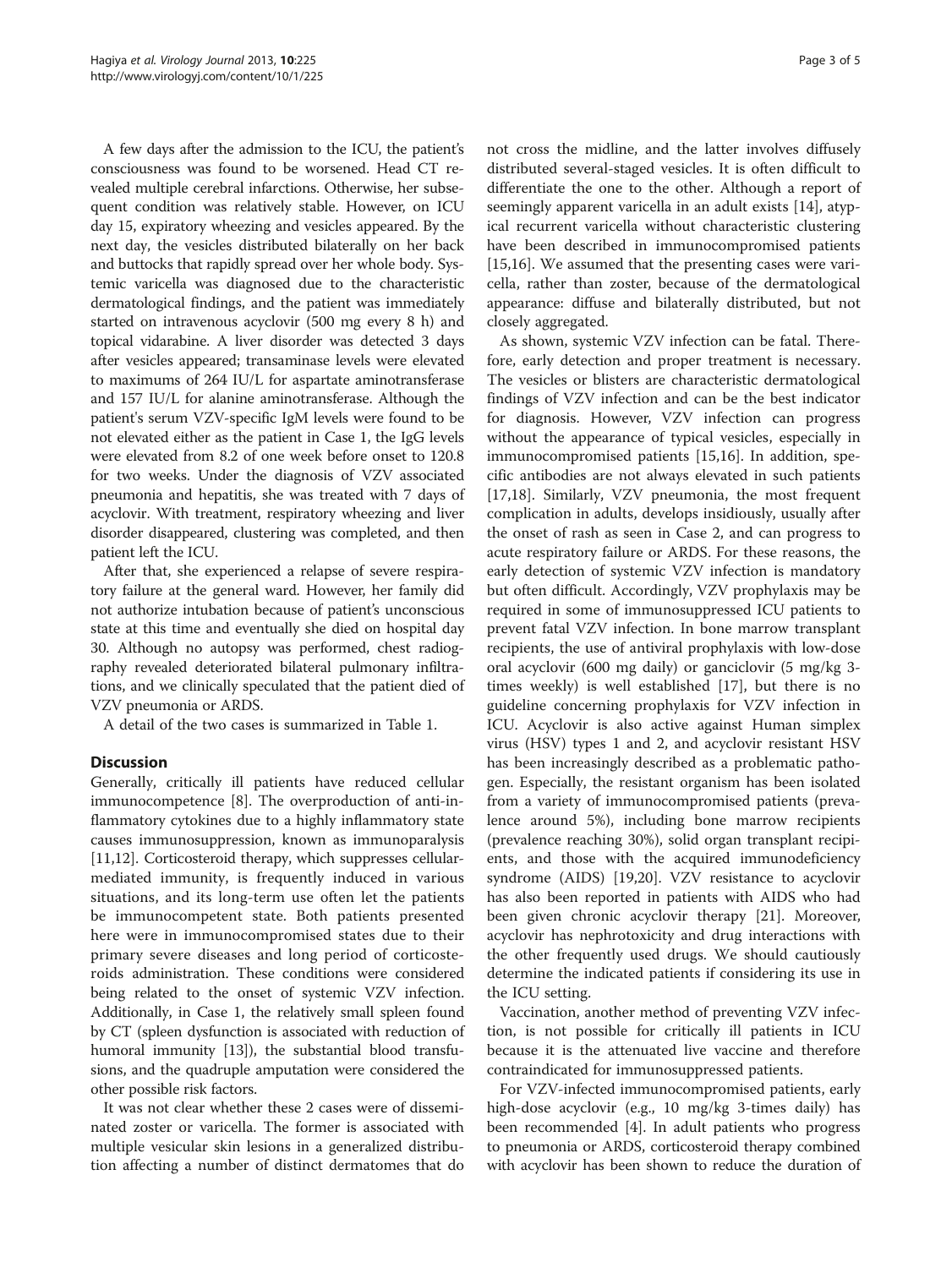#### <span id="page-3-0"></span>Table 1 A summary of the two cases

|                                      | Case 1                                                                                               | Case 2                                                                             |
|--------------------------------------|------------------------------------------------------------------------------------------------------|------------------------------------------------------------------------------------|
| Sex                                  | Male                                                                                                 | Female                                                                             |
| Age                                  | 69                                                                                                   | 75                                                                                 |
| Underlying disease                   | MM, bone marrow transplantation and chemotherapy                                                     | CABG, AVR, Af, DM, obesity, psoriasis vulgaris                                     |
| Disease for ICU<br>admission         | Streptococcus pneumonia-induced Purpura fulminans                                                    | Severe acute pancreatitis                                                          |
| Complications after ICU<br>admission | ARDS, Renal impairment, DIC, quadruple amputation, VAP                                               | DIC, cerebral infarction                                                           |
| History of VZV<br>vaccination        | Unknown                                                                                              | Unknown                                                                            |
| History of VZV infection             | Unknown                                                                                              | Unknown                                                                            |
| Recent contact with<br><b>VZV</b>    | Not likely                                                                                           | Not apparent                                                                       |
| Steroid use before<br>admission      | PSL, 5 mg/day                                                                                        | PSL, 4 mg/day                                                                      |
| Steroid use after<br>admission       | mPSL, started with 1 mg/kg/day then tapered to PSL 5 mg/day                                          | PSL, 4 mg/day                                                                      |
| <b>APACHE II score</b>               | 26                                                                                                   | 20                                                                                 |
| SOFA score                           | 10                                                                                                   | $\overline{7}$                                                                     |
| Onset after ICU<br>admission, days   | 71                                                                                                   | 16                                                                                 |
| Onset after intubation,<br>days      | 71                                                                                                   | 16                                                                                 |
| Blood transfusion<br>before onset    | RCC, 78 units; FFP, 27 units; PC, 510 units                                                          | None                                                                               |
| EIA-IgM (cutoff; 0.8)                |                                                                                                      |                                                                                    |
| one week before onset                | 0.24                                                                                                 | 0.22                                                                               |
| at the time of onset                 | 0.15                                                                                                 | 0.15                                                                               |
| after onset                          | 0.52 (2 weeks)                                                                                       | 0.47 (1 week)                                                                      |
| EIA-IgG (cutoff; 2.0)                |                                                                                                      |                                                                                    |
| one week before onset                | 13.2                                                                                                 | 8.2                                                                                |
| at the time of onset                 | 34.5                                                                                                 | 102.5                                                                              |
| after onset                          | >128 (2 weeks after onset)                                                                           | 120.8 (1 week after onset)                                                         |
| Distribution of vesicles             | Vesicles with umbilical fossa appeared diffusely and bilaterally on face, trunk, and extremities     |                                                                                    |
| Time to cluster forming              | 11 days                                                                                              | 7 days                                                                             |
| Treatment, dose and<br>duration      | 250 mg of acyclovir every 24 h intravenously for 7 days and 5 g/<br>day of immunoglobulin for 3 days | 500 mg of acyclovir every 8 h intravenously for 7 days<br>and vidarabine topically |
| Outcome                              | Survived                                                                                             | Died 14 days after the onset                                                       |

Abbreviations: Af Atrial fibrillation, AKI acute kidney injury, APACHE II score Acute Physiology and Chronic Health Evaluation II score, ARDS Acute respiratory distress<br>syndrome, AVR Aortic valve replacement, CARG Coronary syndrome, AVR Aortic valve replacement, CABG Coronary artery bypass grafting, DIC Disseminated Intravascular Coagulopathy, DM Diabetes mellitus, EIA Enzyme<br>Immunoassav, EEP Eresh frozen plasma. MM Multiple myeloma, mPSL me Immunoassay, FFP Fresh frozen plasma, MM Multiple myeloma, mPSL methylprednisolone, PC Platelet concentration, PSL Prednisolone, RCC Red blood cell concentration, SOFA score Sequential Organ Failure Assessment score, VAP Ventilator-associated pneumonia, VZV varicella-zoster virus.

hospital and ICU stay [\[22,23\]](#page-4-0). Both patients described here were treated with 7 days of acyclovir. The therapy successfully treated the patient in Case 1; however, it was failed in Case 2. Although the relevance of the duration of acyclovir therapy to outcome is unclear, the patients should have been treated for longer period considering their impaired immunological state.

VZV is highly contagious; transmission occurs via direct contact with lesions or via respiratory droplets. Localized zoster is considered to transmit only by contact, while the virus can be infected by air-borne transmission in case of disseminated zoster. At present, there are no reliable guidelines available concerning the handling of VZV patients in the ICU. However, since many